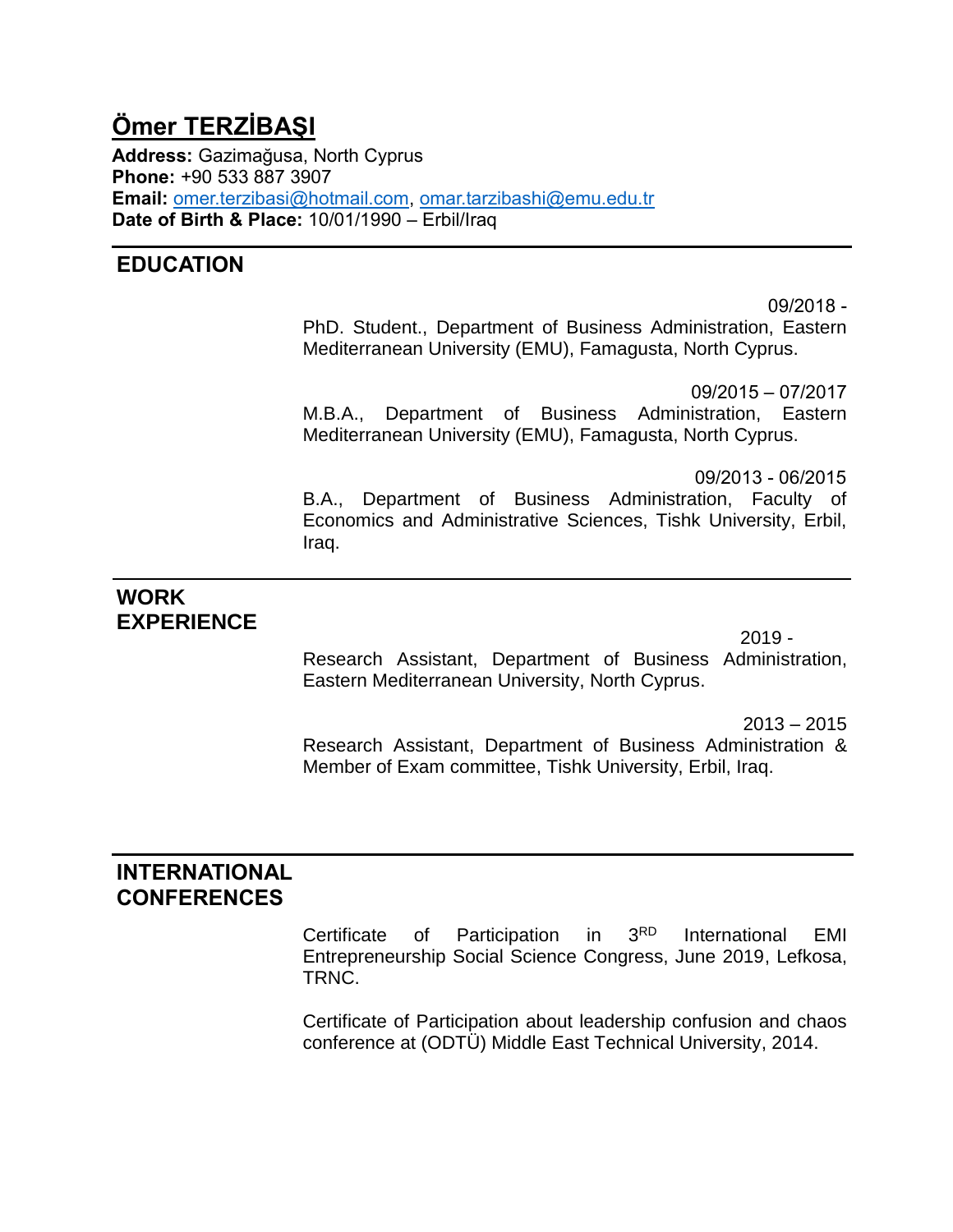Certificate of Participation in TOBB ABIGEM International Organization in Erbil, 2011.

Certificate of Participation in 2nd and 3rd International visible conference on Educational Management, 2010-2012.

#### **WORK SHOPS**

Certificate of Participation about EIKON DATASTREAM, Banking & Finance dept., Eastern Mediterranean University, March, 2019.

Certificate of Participation in T.C. union of Municipalities of Turkey in Ankara, 2014.

#### **PUBLICATIONS**

TARZIBASHI, O.; OZYAPICI. H., (2019), The Impact Of The Magnitude Of Overhead Costs On The Difference Between Abc And Tdabc Systems. *Foundations of Management*, Vol. 11, p. 81- 92. DOI: 10.2478/fman-2019-0007.

TARZIBASHI, O.; OZYAPICI. H., (2019), Debt and Equity Policy in Capital Structure Theories: Modigliani-Miller theory, Trade-off theory, Pecking order theory and Agency theory. *International Journal of Entrepreneurship and Management Inquiries. (2019).*

O Terzibasi, S Navulur Krishna, (2015), Implementation of Enterprise Resource Planning (ERP) Software in Medium and Large Companies: Case Study of a Private Company in Erbil. International Journal of Social Sciences & Educational Studies 1 (3), 41-51.

#### **OTHER SKILLS**

F.E & A.S Business & Management Dept. Student representative, (2009-2013).

| <b>STATISTICAL &amp;</b><br><b>COMPUTER</b> |                            |
|---------------------------------------------|----------------------------|
| <b>SKILLS</b>                               | • STATA                    |
|                                             | AMOS 24<br>$\bullet$       |
|                                             | $\bullet$ SPSS 26          |
|                                             | • SmartPLS 3.3             |
|                                             | Meta-Analysis<br>$\bullet$ |
|                                             | Eviews 10<br>$\bullet$     |
|                                             | ERP system<br>$\bullet$    |